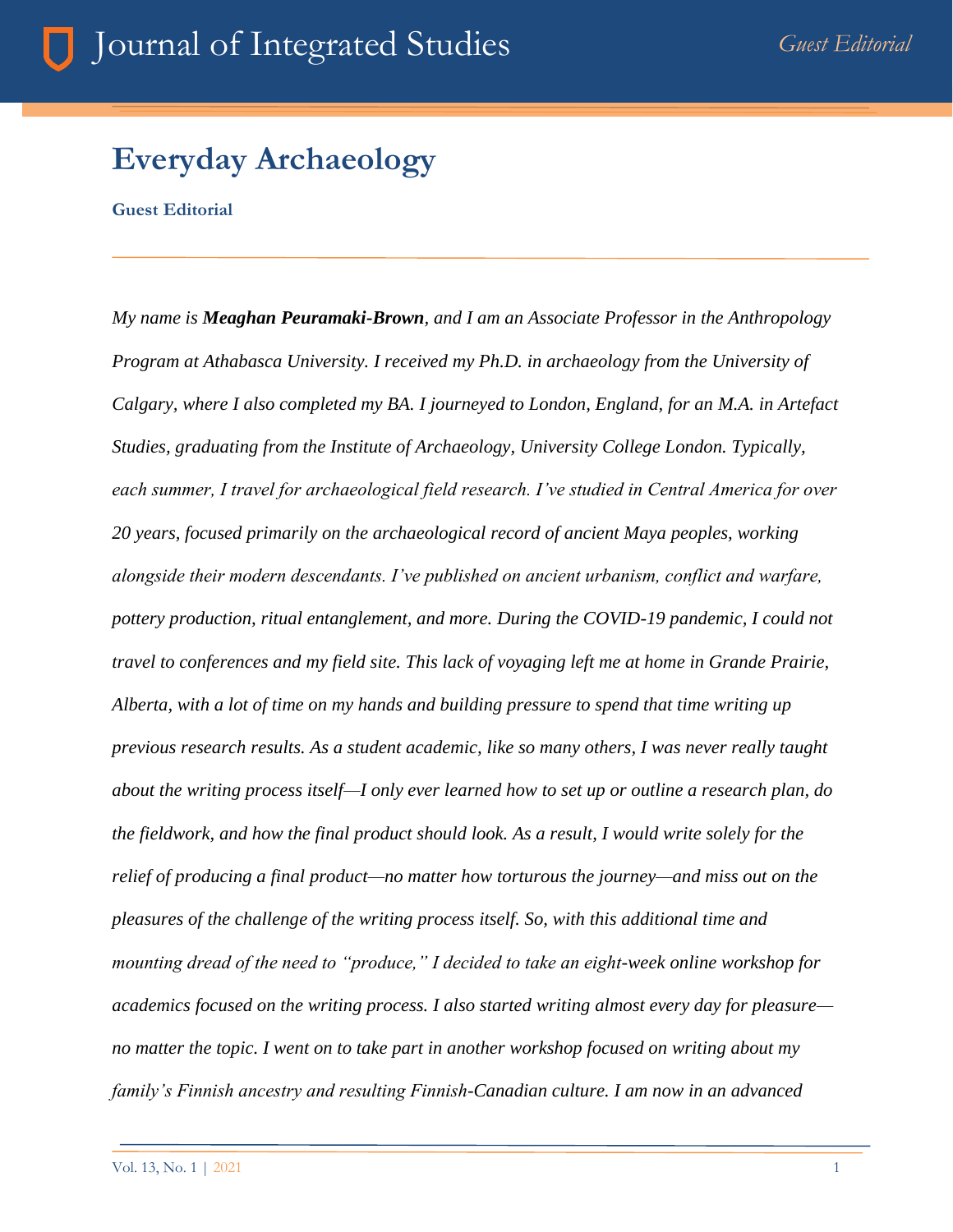*writing workshop, producing a book based on a deeply revised version of my dissertation. The following short essay, titled "Everyday Archaeology," results from many reflective moments I've had on my stay-at-home journey of discovering the pleasures of daily writing time throughout this pandemic.*

The conversation always happens on a plane. I sit down—preferably window or aisle—and just as I'm about to put my headphones on and go to sleep, the passenger next to me introduces themselves and asks what I do for a living. When I tell them I'm an archaeologist, they are thrilled; they think I'm Indiana Jones or Dr. Alan Grant. Once I clarify that I focus on human culture and societies of the past and not dinosaurs—more Dr. Jones than Dr. Grant, though not really—the excitement somewhat fades. It flares a bit when I tell them I focus specifically on the ancient peoples of Mesoamerica (Mexico and Central America). Inevitably, they ask: "So, what's the most exciting thing you've ever found?" Most of them are really asking what I've found that *they* would find most exciting—typically stories of palaces, tombs, 'treasure,' and jungle adventures—versions of which I sometimes offer up. But if I were to tell them, honestly, the most exciting thing I have ever uncovered—a small lump of clay—I fear the excitement will entirely fade from their eyes.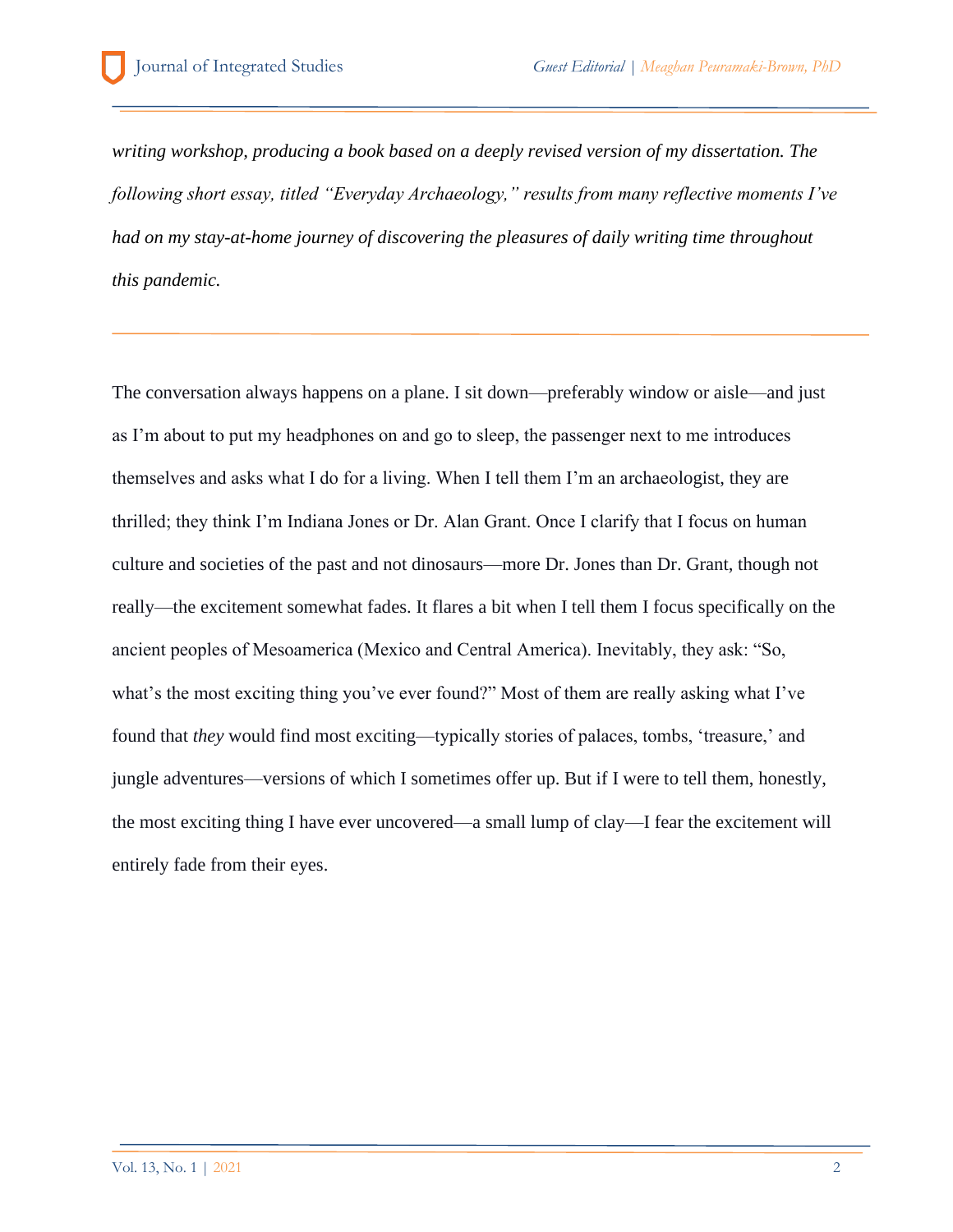

*Drawing by Shawn Morton, based on a photograph by M. Peuramaki-Brown.*

As Mesoamerican archaeologists, we typically divide ourselves into two groups: Those scholars who focus their research on royalty, nobility, and elites and their associated identities and behaviours (the typical stuff of *National Geographic Magazine*), and those of us who tend to focus on non-elite, or commoner, identities and behaviours. Some have termed this latter focus "everyday archaeology" (Robin, 2020) or "archaeology of the 99%" (Holmes, 2019). I have jokingly referred to it as "mundane archaeology" and to myself as a "mundane archaeologist." My favourite book on the topic, titled *In Small Things Forgotten* (Deetz, 1996), though not about ancient Mesoamerica, was given to me by an encouraging undergraduate professor. It remains one of the best jargon-free books about the archaeology of everyday life and was my inspiration to become a household archaeologist.

During the COVID-19 pandemic, while stuck for months around my apartment with limited things to do beyond the home, I found myself thinking more about my own mundane life and how it relates to what I study. Take, for example, the aforementioned lump of clay. It was a piece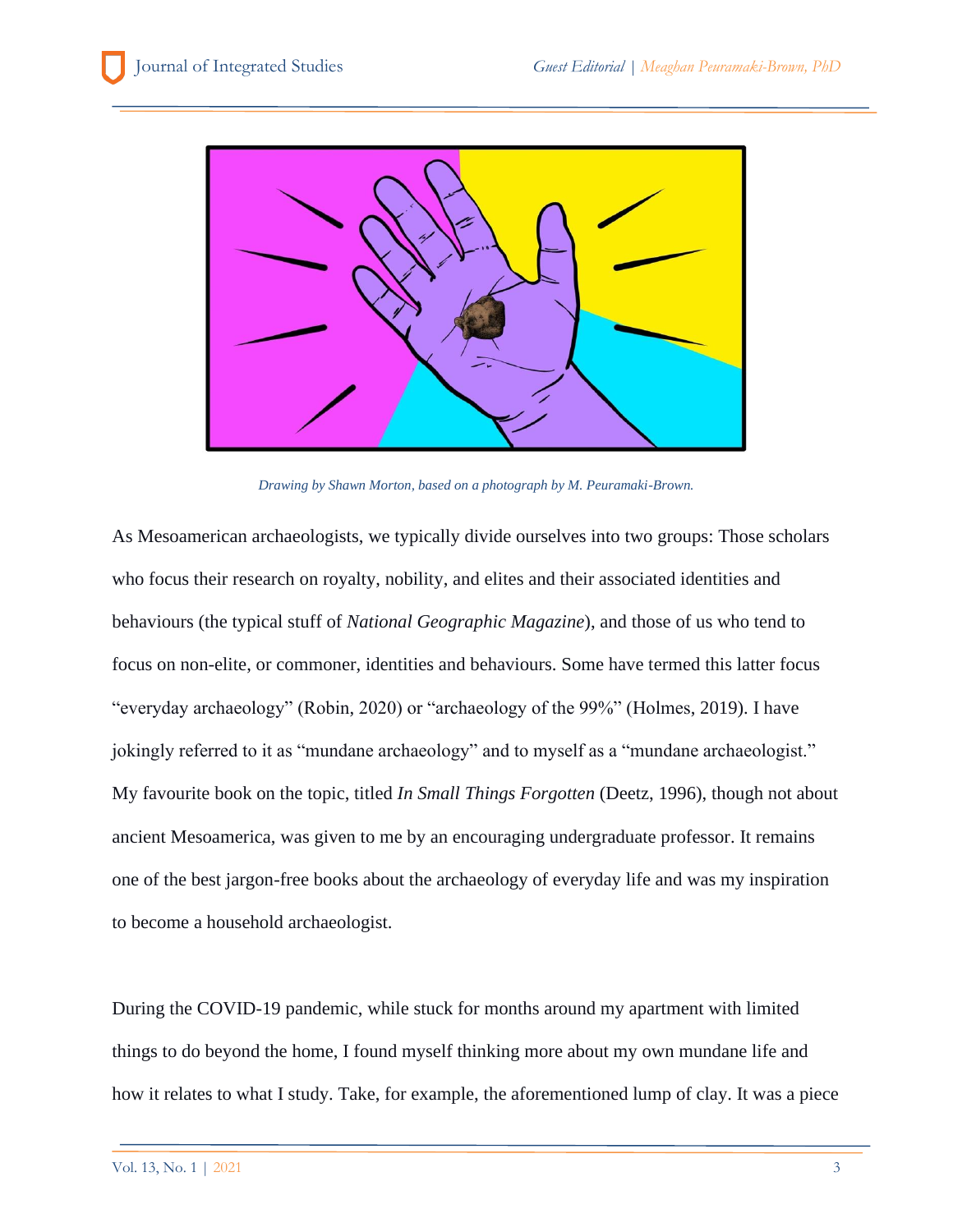of garbage or waste from pottery production made over a thousand years ago at a small rural site in northwestern Honduras. A household archaeologist spends much of their time locating such garbage deposits. Typical garbage from ceramic manufacture includes broken or reused pottery sherds (not shards), potstands, smoothing stones, etc. This item resembled a 'pinch' of clay that someone had squeezed and pulled between their fingers until it was roughly the shape of a balloon with the end tied off. Now, I cannot say for sure what this represents, but I always figured it was a piece of clay that a child had been playing with while their parent made a pot. I could place my fingers roughly into the small-ish fingerprints that covered the piece, allowing me to connect intimately with this individual of the past. Likely, the parent or child threw the clay pinch into the flames where the full pots were baking. Because I, along with so many others, was heavy into baking during the pandemic, it reminded me very much of a child today playing with a piece of dough while their parent teaches them how to bake in a kitchen. Inevitably, the parent puts the child's disturbingly gray lump on the sheet alongside their Instagram-worthy product to bake in the oven.

So why is this lump of clay or dough so important? It comes down to the role of households in societies across the world and through time. In general, households—whether representing families or other groupings of individuals—are the foundations of our cultures; they are the primary setting in which culture is transmitted and reproduced. Here I am using culture in the sense that it is used in anthropology: the learned patterns of behaviour and thought that shape who we are and how we survive in the world.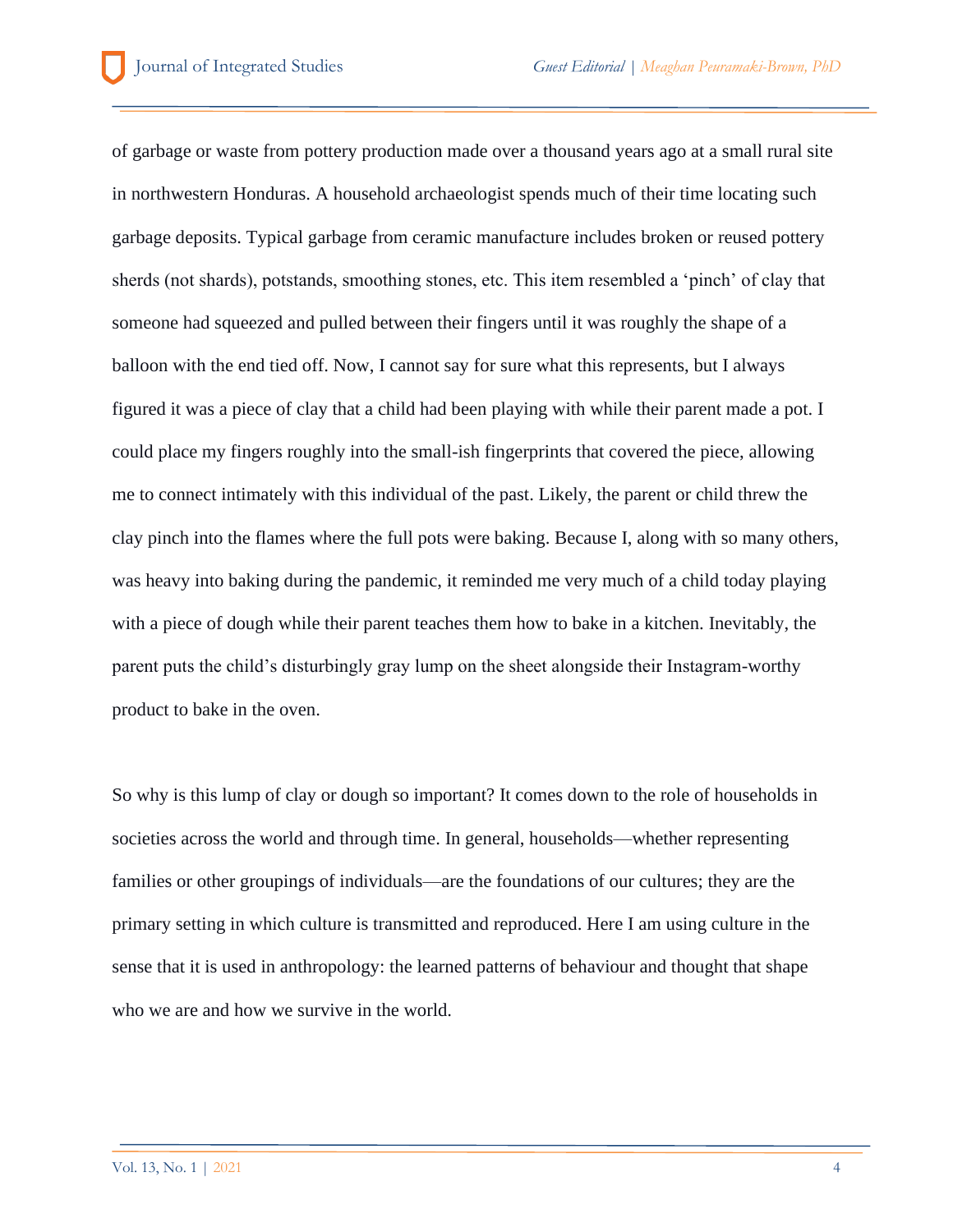As an archaeologist, I can take a lump of clay found in context, such as a garbage pile outside of a house (the physical domain of the household), and use a variety of methods and techniques (we have MANY) to potentially tell you *where* it was produced, *when* it was created, *what* it was made of and where the 'ingredients' came from, *how* it was made and *why*, and possibly even *who* produced it. So, in that case, think of a piece of dough—what could it say about who you are, where and when you live, what you do and how you do it, and what you want to be?

As a child, my Grandmother taught me to make *pulla*: a Finnish sweet bread. In this one act—as in cuisine practices the world over and through time—I was taught to connect with my elders (the Keepers of Culture); learned a skill that would help me survive in the world (subsistence practice); discovered ritual and appropriate behaviours, including coffee rituals that accompany the serving of pulla, which offer comfort and guidance; and, through observing, doing, and playing, encountered my family's cultural practices and ethnicity, and therefore my own identity. Later, I taught my husband to do the same, along with other important Finnish-Canadian traditions that we carry through our daily lives. Archaeologists understand that we as humans shape materials like clay and dough, but in so doing, the same materials also shape us.

From a simple lump of clay, I can talk about pretty much any topic. So, the next time a fellow passenger strikes up 'the' conversation, I will be more truthful in my response. In so doing, the lump of clay or the ball of dough is no longer mundane. It becomes sacred and deserves to be recognized as we move through our daily lives in pandemic times and beyond.

## Meaghan Peuramaki-Brown, PhD